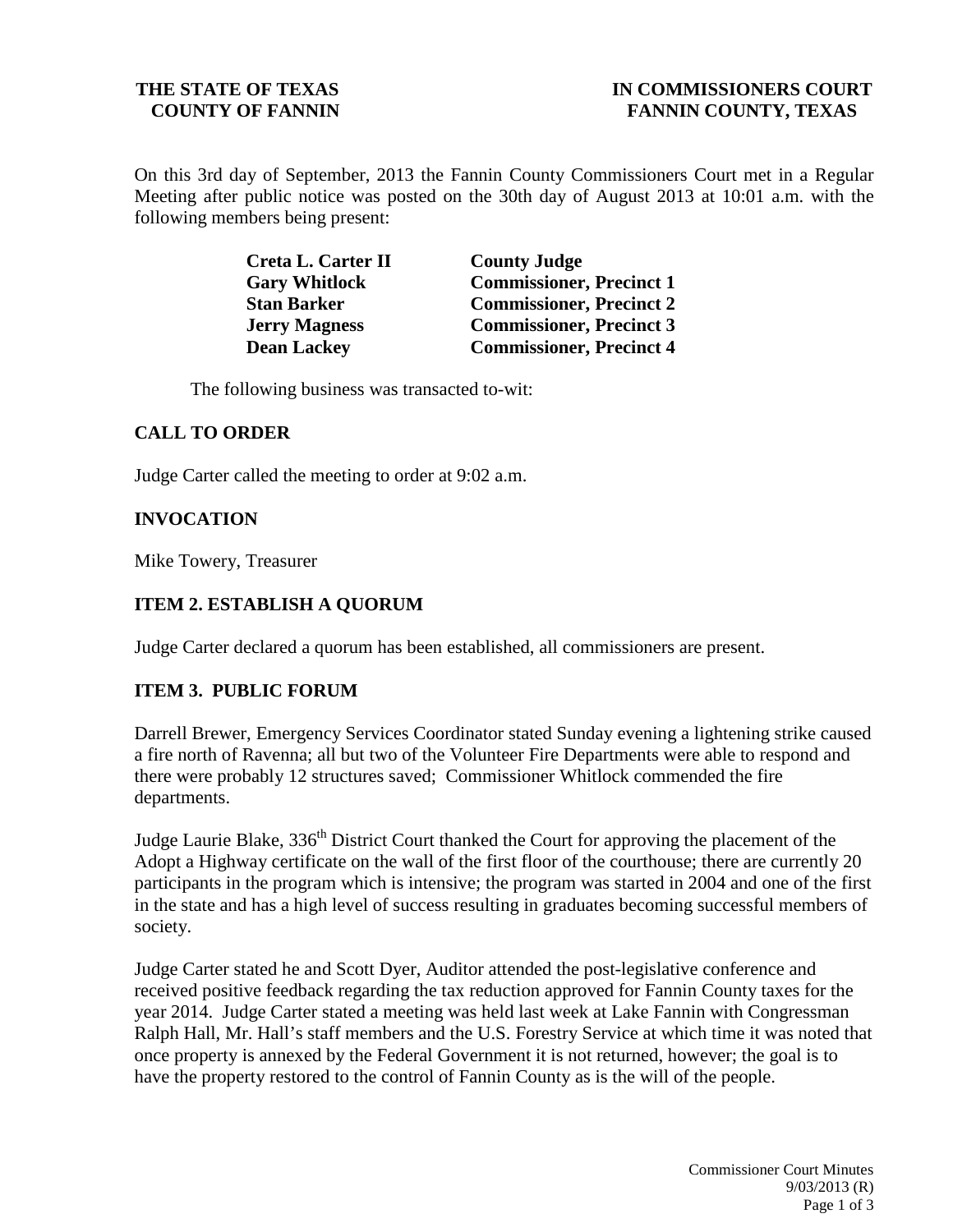# **ITEM 4. APPROVE MINUTES OF PREVIOUS MEETING(S)**

Minutes were presented for August 22, 2013 and August 26, 2013.

Motion By: Commissioner Stan Barker Second By: Commissioner Jerry Magness Vote: 4-0 Passed

[Attachments]

# **ITEM 5. CONSIDERATION AND ACTION TO APPROVE PURCHASE OF ONE (1) BROTHER INTELL-FAX 4100 E FAX MACHINE TO BE PAID OUT OF JUSTICE OF PEACE PCT. 2 TECHNOLOGY FUND – JUSTICE OF PEACE, PCT. 2**

Judge Alan Hale, Justice of the Peace Precinct 2 stated the current fax machine is poor condition; a replacement will be \$278.35. Scott Dyer, Auditor stated the fund currently has \$11,587.00 available.

- Motion By: Commissioner Stan Barker
- Second By: Commissioner Gary Whitlock
- Vote: 4-0 Passed

# **ITEM 6. CONSIDERATION AND ACTION TO APPROVE AWARD AND SERVICE AGREEMENT FOR REQUEST FOR QUALIFICATIONS 13003 FOR THE UPDATE TO THE FANNIN COUNTY HAZARDOUS MITIGATION PLAN AND AUTHORIZE COUNTY JUDGE TO SIGN ON BEHALF OF FANNIN COUNTY – PURCHASING AGENT**

Jill Holmes, Purchasing Agent stated 4 vendors responded with proposals, TCOG (Texas Council of Governments) was the high scorer as assessed by the evaluation team; the contract is presented for Court approval; the end date is listed as November 30th but needs to be October 15th.

- Motion By: Commissioner Gary Whitlock
- Second By: Commissioner Jerry Magness

Vote: 4-0 Passed

## **ITEM 7. CONSIDERATION AND ACTION REGARDING BURN BAN FOR FANNIN COUNTY – COUNTY JUDGE**

Commissioner Barker stated the County is at about a 700 score on the drought index [Keetch Byram Drought Index**]**; moved to approve the burn ban to be reviewed weekly.

|                  | Motion By: Commissioner Stan Barker   |
|------------------|---------------------------------------|
|                  | Second By: Commissioner Gary Whitlock |
| Vote: 4-0 Passed |                                       |